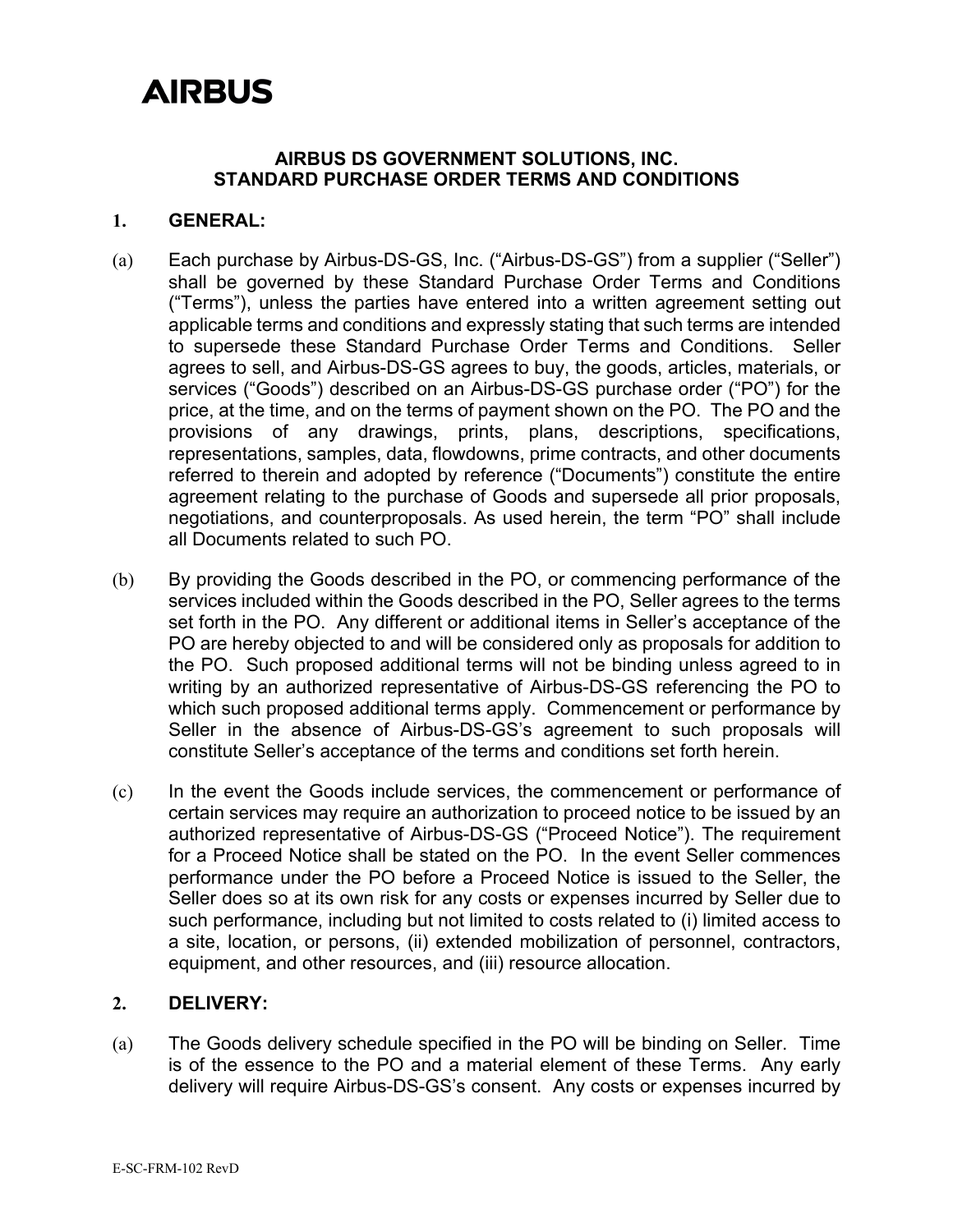either party in connection to Seller's failure to strictly adhere to the delivery schedule stated in the PO shall be borne by the Seller.

- (b) Deliveries are to be made both in the quantities and at the times specified in the PO. If Seller fails to meet such schedule, Airbus-DS-GS, may, without limiting its other rights or remedies, direct the Seller to procure reasonable expedited shipping for Goods and any excess costs incurred thereby shall be debited to Seller's account. Airbus-DS-GS may cancel all or part of the PO in the event Seller fails to deliver Goods as scheduled in the PO.
- (c) No partial shipments will be accepted without Airbus-DS-GS's written approval.
- **3. CHANGES**: Airbus-DS-GS may, at any time prior to delivery of the Goods, by a written change PO ("Change Order") which changes in the terms of the original PO. If any such Change Order causes an increase or decrease in the cost of, or the time required for performance of, any part of the work under the PO, or affects any other provisions of the PO, an equitable adjustment shall be made in the PO price or delivery schedule, or both, and in such other provisions of the PO as may be affected. Any claim by Seller for adjustment under this clause must be asserted in writing within ten (10) business days of Seller's receipt of the Change Order. The PO shall not be deemed or construed to be modified, amended, rescinded, cancelled or waived in whole or in part, except by written Change Order hereto signed by Airbus-DS-GS's authorized representative. Notwithstanding anything to the contrary in these Terms, the PO, or the Documents, (i) any Goods prepared, procured, produced, manufactured, or assembled with the use of Confidential Information (as defined below) is, and shall remain, the property of Airbus-DS-GS ("Airbus Goods"), (ii) any Airbus Goods required under a PO, but not required under a Change Order related to such PO, shall be either be (A) delivered to Airbus-DS-GS as instructed by Airbus-DS-GS, or (B) disposed of as instructed in writing by Airbus-DS-GS, (iii) Airbus-DS-GS shall pay to Seller an equitable price for such Airbus Goods if prepared, procured, produced, manufactured, or assembled in reasonable anticipation of performance under the PO, including reasonable out-of-pocket expenses related to Seller's delivery of such Airbus Goods as instructed by Airbus-DS-GS.
- **4. PURCHASE ORDER NUMBER**: Airbus-DS-GS's PO number must appear on all invoices, packing lists and bills of lading and shall appear on each package, container or envelope or each shipment made pursuant to the PO.

### **5. INVOICES:**

(a) Invoices shall be billed in United States dollars and shall contain the following information: PO number, item number, description of item, sizes, quantities, unit prices, and extended totals in addition to any other information specified elsewhere herein. Payment of invoices shall not constitute acceptance of Goods and shall be subject to adjustment or offset for errors, shortages, defects in the Goods or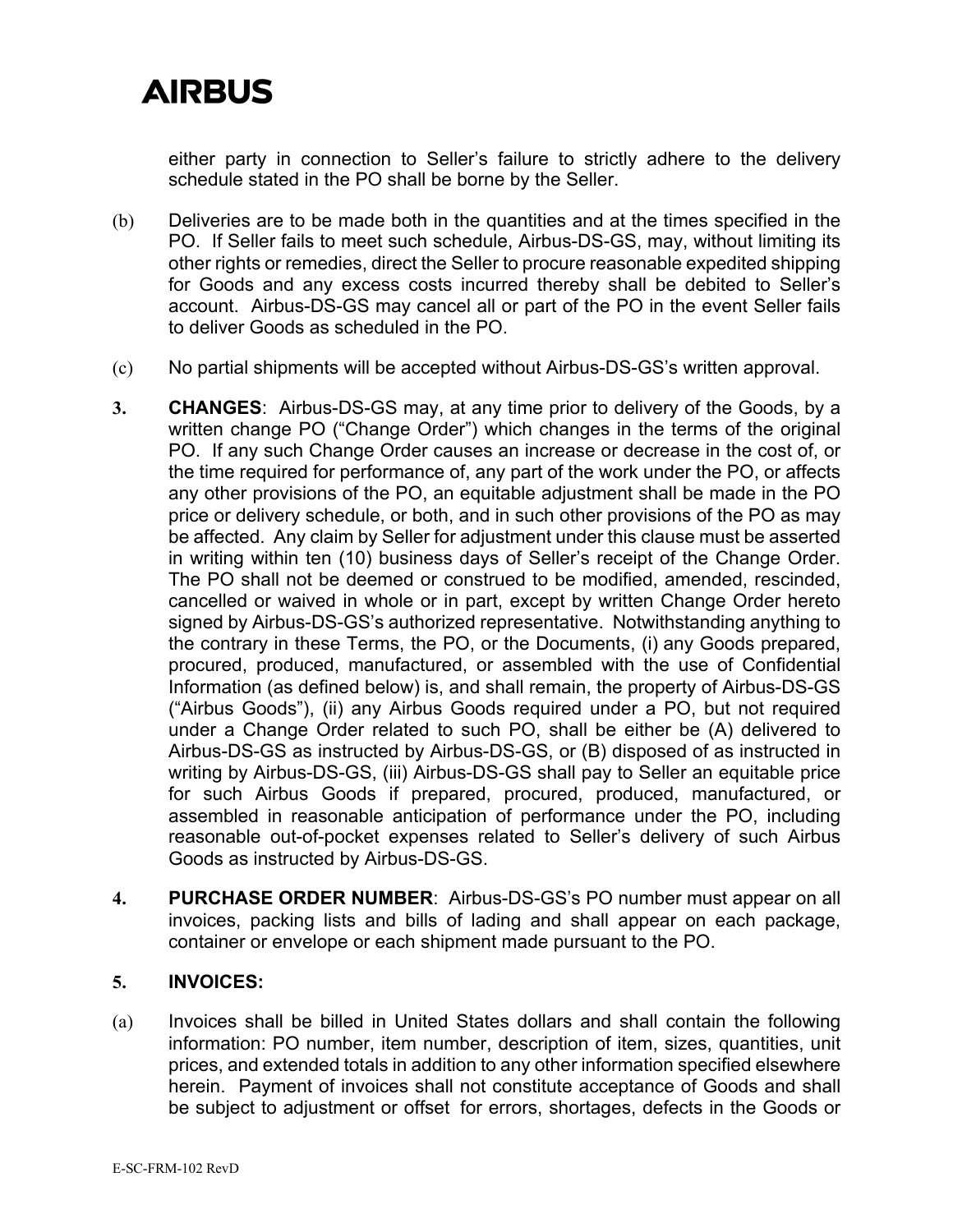other failure of Seller to meet the requirements of the PO. Payment of invoices shall be made by Airbus-DS-GS net sixty (60) days.

### **6. PACKAGING AND SHIPMENT:**

- (a) Seller shall pack all Goods in accordance with best practices of Seller's industry with (i) appropriate dunnage to prevent damage to the Goods, (ii) security measures to prevent the easy access, review, or disassembly of the Goods, or otherwise the disclosure of Airbus' Confidential Information, (iii) reasonable anticipation of environmental hazards given the method of shipping used, and (iv) any required notices, information, warnings, or other postings required by law, rule, or regulation. All shipments of Goods shall be FOB destination unless different Incoterms 2000 are specified on the PO.
- **7. INSPECTION**: All Goods (including raw materials, components, subassemblies and products) may be inspected and tested by Airbus-DS-GS at all reasonable times and places before, during or after manufacture. Acceptance will be done no later than 45 days after delivery and if not rejected (in writing) within the said 45 days, the Goods will be deemed accepted. If any Goods are defective in materials, workmanship, or are otherwise not in conformity with the requirements of the PO, Airbus-DS-GS shall have the right, whether or not payment has been made by Airbus-DS-GS, to reject them or require that such defects be corrected or such Goods replaced (at Airbus-DS-GS's option) promptly with satisfactory materials and workmanship. The rejected Goods may, at Airbus-DS-GS's discretion, be returned to Seller (for repair or replace, if requested by Airbus-DS-GS in its sole discretion) at Seller's expense. In no event shall Airbus-DS-GS be liable for any reduction in value of samples used in connection with any inspection or test. If any inspection or test is made on the premises of Seller, Seller shall, without additional charge, provide reasonable facilities and assistance for the safety and convenience of inspectors in such manner as not unduly to delay the work. Seller further agrees to maintain all authenticated inspection and cost documents that relate to work performed under the PO. Such records shall be retained by Seller after completion of the PO or as otherwise specified by Airbus DS-GS and made available to Airbus-DS-GS upon request for not less than the later of (i) seven (7) years after the date of an applicable PO, and (ii) the record retention requirements of the Documents related to a PO. Seller agrees to supply Airbus-DS-GS with inspection and cost reports, affidavits, certifications or any other documents as may be reasonably requested.
- **8. DISCLOSURE OF INFORMATION**: Seller shall keep strictly confidential all information, drawings, specifications, data, documents, know-how, or trade secrets disclosed by Airbus-DS-GS to Seller or its representatives, made available by Airbus-DS-GS to Seller or its representatives, or otherwise learned by Seller or its representatives pursuant to, or in connection with the PO ("Confidential Information"). Seller shall not disclose or use such Confidential Information to the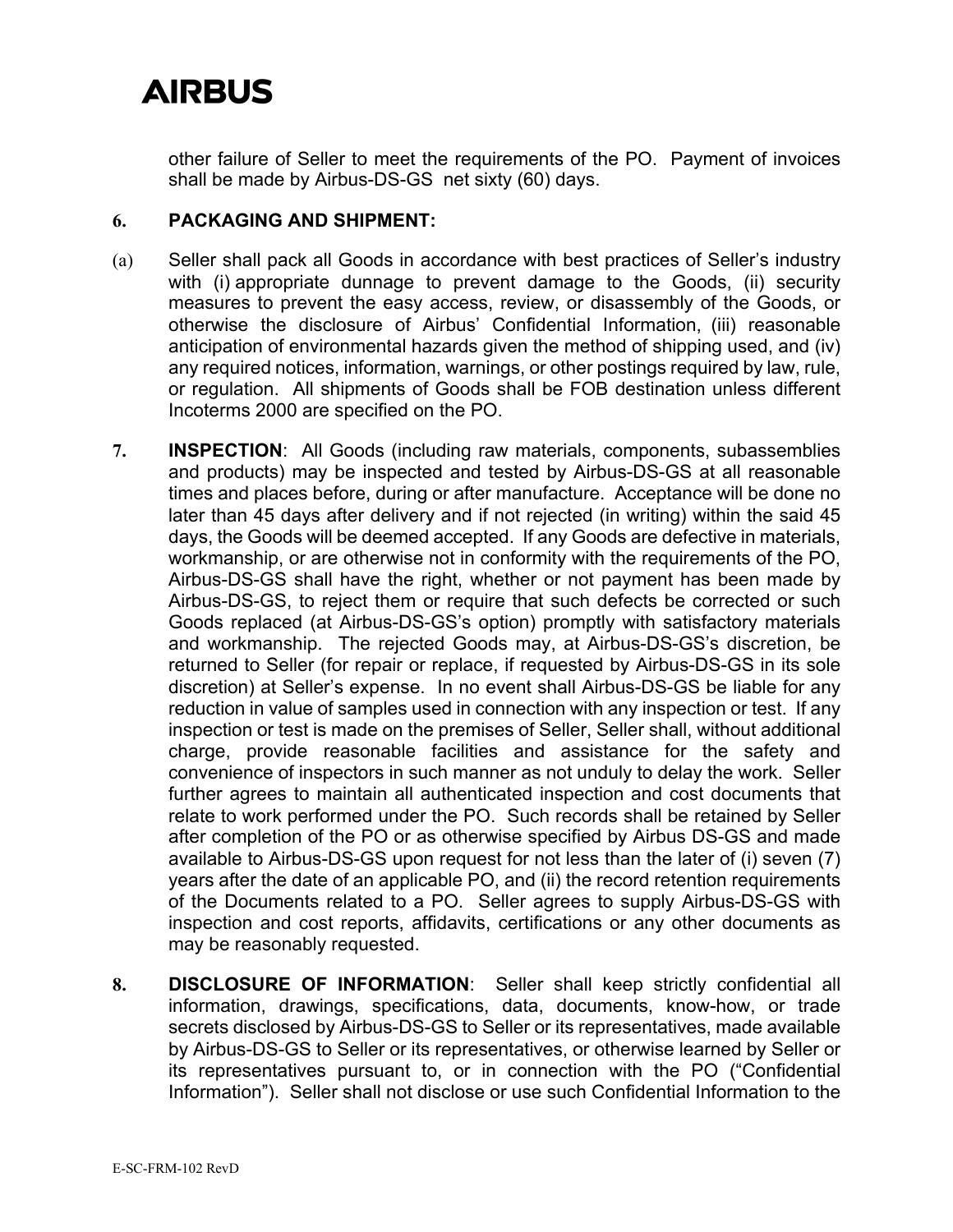benefit of itself or any other party, or for any other purpose other than in the furtherance of the PO. Except as required for the efficient performance of the PO, Seller shall not make copies of any documents provided and shall return all such information and materials to Airbus-DS-GS upon completion of the purchase of the Goods hereunder or as requested at any time by Airbus-DS-GS.

**9. TOOLING**: Unless otherwise specified in the PO, all tooling and/or other articles required for the performance hereof shall be furnished by Seller, maintained in good condition and replaced, when necessary, at Seller's expense. If Airbus-DS-GS agrees to pay Seller for special tooling or other items, either separately or as a stated part of the unit price of goods purchased herein, title to same shall be and remain Airbus-DS-GS's property.

#### **10. INDEMNIFICATION; LIMITATION OF LIABILITY**:

- (a) Subject to Section 10(c) and (d), Seller shall indemnify, hold harmless, and defend Airbus-DS-GS and its managers, officers, directors, employees, agents, affiliates, successors, and permitted assigns (collectively, "Airbus Indemnified Party") against any and all losses, damages, liabilities, deficiencies, claims, actions, judgments, settlements, interest, awards, penalties, fines, costs, or expenses of whatever kind, including professional fees and attorneys' fees, that are incurred by Airbus Indemnified Party arising out of any claim related to the PO resulting from Seller or Seller's representatives' negligent act or omission, fraud, willful misconduct, breach of any term of the PO, these Terms, or any other agreement between Seller and Airbus-DS-GS, violation of law, rule, or regulation, disclosure or use of Confidential Information in violation of these Terms, or infringement or misappropriation of intellectual property rights (collectively, "Airbus Losses").
- (b) Subject to Section 10(c) and (d), Airbus-DS-GS shall indemnify, hold harmless, and defend Seller and its managers, officers, directors, employees, agents, affiliates, successors, and permitted assigns (collectively, "Seller Indemnified Party") against any and all losses, damages, liabilities, deficiencies, claims, actions, judgments, settlements, interest, awards, penalties, fines, costs, or expenses of whatever kind, including professional fees and attorneys' fees, that are incurred by Seller Indemnified Party arising out of any third party claim related to the PO resulting from Airbus-DS-GS's grossly negligent act or omission, fraud, or willful misconduct (collectively, "Seller Losses", and together with Airbus Losses, "Losses").
- (c) Except for in connection with gross negligence, fraud, willful misconduct, breach of Confidential Information obligations, violations of law, rule, or regulation, and or infringement or misappropriation of intellectual property rights, the aggregate Losses for which one party shall be liable to the other party hereunder shall be limited to the greater of (i) the limits of the insurance required to be maintained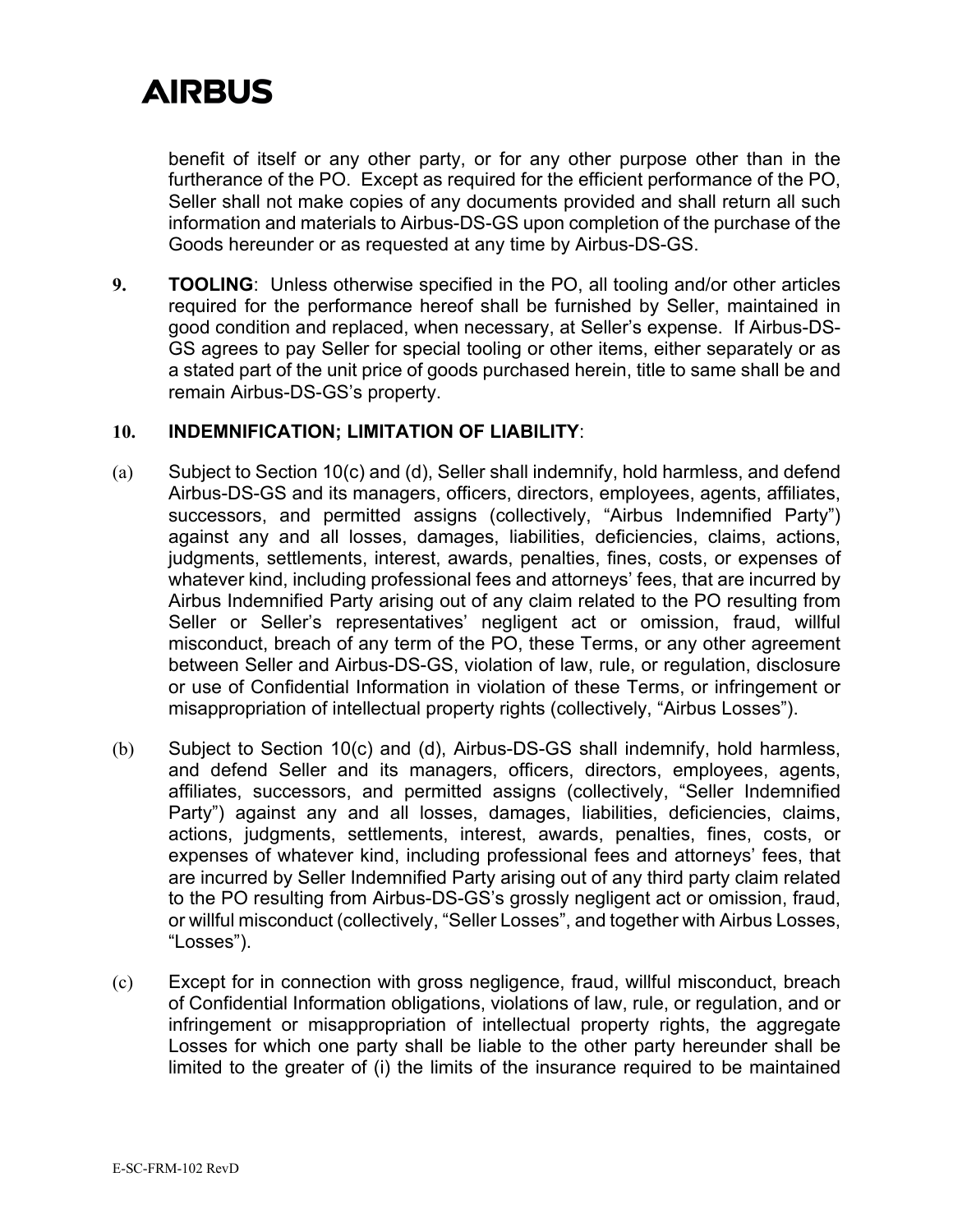under the PO, and (ii) twice the price payable by Airbus-DS-GS to Seller under the PO.

- (d) EXCEPT FOR LIABILITY FOR BREACH OF CONFIDENTIALITY AND LIABILITY FOR INFRINGEMENT OR MISAPPROPRIATION OF INTELLECTUAL PROPERTY RIGHTS, IN NO EVENT SHALL EITHER PARTY OR ANY OF ITS REPRESENTATIVES BE LIABLE UNDER THIS AGREEMENT TO THE OTHER PARTY FOR CONSEQUENTIAL, INDIRECT, INCIDENTAL, SPECIAL, EXEMPLARY, PUNITIVE OR ENHANCED DAMAGES, LOST PROFITS OR REVENUES, OR DIMINUTION IN VALUE, ARISING OUT OF, RELATING TO, OR IN CONNECTION WITH THESE TERMS OR THE PO.
- **11. TERMINATION**: The PO may be terminated in whole or in part at any time by Airbus-DS-GS (i) for cause in the event Seller is in default under these Terms or the PO and Seller cannot cure such defaults within five (5) days of notice of such defaults by Airbus-DS-GS ("Cause"), or (ii) for its convenience ("Convenience").
- (a) Upon notice of termination for Convenience, Seller shall submit promptly to Airbus-DS-GS, but in no event later than three (3) months from the effective date of termination, a claim for reimbursement for the actual costs incurred by Seller by reason of such termination for Convenience. Such actual costs shall exclude any charges for the interest or loss of material or parts which can be delivered or diverted to others and shall be subject to any requirements related to Airbus Goods. The claim shall not exceed the pro-rata portion of the PO which is cancelled. Such claim shall be Seller's sole remedy for such termination for Convenience. All completed or partially completed items and all materials for which compensation is paid to Seller upon termination shall become the property of Airbus-DS-GS including but not limited to Airbus Goods and any materials, parts, tools, dies, jigs, fixtures, plans, drawings, information and manufacturing materials specifically produced or acquired for performance of the PO.
- (b) Upon notice of termination for Cause, (i) Seller shall cease all work in connection with the PO, and (ii) shall immediately return all Airbus Goods, Confidential Information, and any other property of Airbus-DS-GS to Airbus-DS-GS, and verify the same in writing. If terminated for Cause, Airbus-DS-GS shall not owe any further consideration to the Seller in connection with the PO.
- **12. INSURANCE**: Seller agrees to maintain proper Workman's Compensation Insurance covering all employees performing work under the PO. Seller shall also maintain at all times (i) general liability insurance policy from an AAA-rated insurance carrier with a minimum of \$1,000,000 in coverage and (ii) an errors and omissions insurance policy from an AAA-rated insurance carrier with a minimum of \$1,000,000 in coverage (such coverage to be independent of coverage provided under the general liability insurance policy). Seller shall provide certificates of such coverage to Airbus-DS-GS upon request.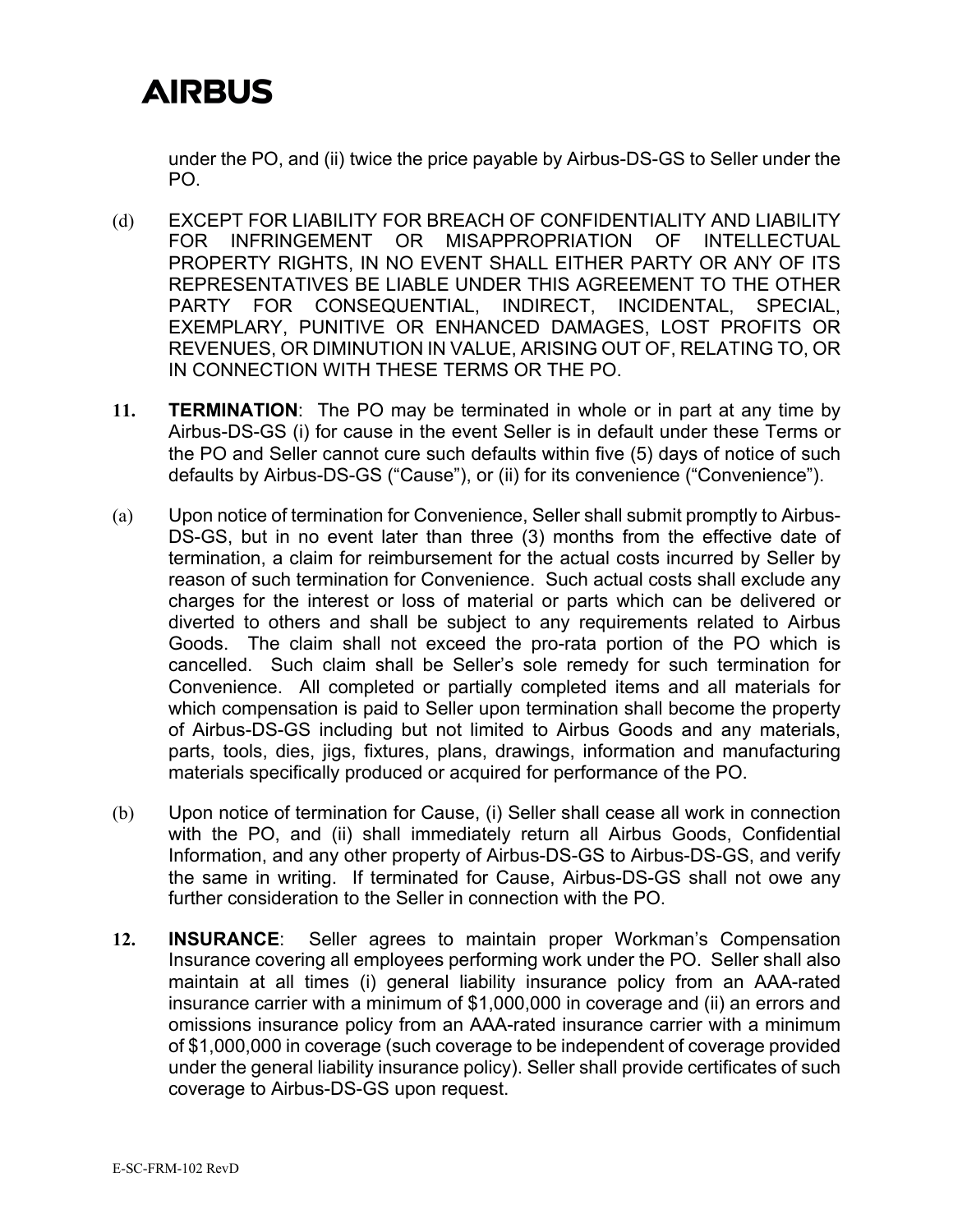- **13. COMPLIANCE WITH LAWS**: In the performance of work or services under the PO, Seller shall fully comply with all US federal, and all other applicable international, federal, provincial, state and local laws, regulations and ordinances.
- **14. ASSIGNMENTS AND SUBCONTRACTS**: Unless with written consent of Airbus-DS-GS or as expressly stated on the PO, Seller shall not assign the PO, any proceeds therefrom or any right or obligation hereunder, or subcontract its obligations hereunder. In the event Airbus-DS-GS expressly allows for subcontracting, Seller agrees that (i) all subcontractors shall be pre-approved by Airbus-DS-GS, (ii) will be made aware of these Terms and the PO, (iii) all subcontractors shall agree to be bound by these Terms and the PO as if they were the Seller hereunder, and (iv) Seller shall be liable to Airbus-DS-GS for any breaches of these Terms or the PO by such subcontractors as if such subcontractors were Seller hereunder and thereunder.
- **15. FORCE MAJEURE**: No party shall be liable or responsible to the other party, or be deemed to have defaulted under or breached these Terms or the PO, for any failure or delay in fulfilling or performing any term of these Terms or the PO, when and to the extent such failure or delay is caused by or results from acts beyond the impacted party's reasonable control, including, without limitation, the following force majeure events ("Force Majeure Events"): (i) acts of God, (ii) flood, fire, earthquake, or explosion; (iii) war, invasion, hostilities (whether war is declared or not), terrorist threats or acts, riot or other civil unrest, (iv) government order, law, or actions, (v) embargoes or blockades in effect on or after the date of this Agreement, and (vi) strikes, labor stoppages or slowdowns. Notwithstanding the foregoing, Force Majeure Events shall not be deemed to include (x) the impact of COVID-19 (or other variants of the same), (y) economic conditions which raise or lower the price or availability of goods or materials, or (z) political actions limiting economic opportunities from a certain country, region, or economic zone.

#### **16. WARRANTY:**

(a) Seller warrants the Goods delivered hereunder to be free from defects in workmanship and materials to be new and of the most suitable grade of their respective kinds, to conform to applicable specifications, drawings, samples or other description given, including those set forth in the PO and Seller's sales literature, to be of merchantable quality and, if of Seller's design, to be suitable for the purpose intended, to meet all of the performance requirements, and to be free from defects in design. This warranty shall run to Airbus-DS-GS, its successors and assigns and the end users of Goods covered by the PO. Such express warranties shall be standard warranty or guarantee of Seller, shall be construed as conditions as well as warranties and shall be exclusive. Seller agrees to replace or correct any Goods not conforming to the foregoing requirements when notified by Airbus-DS-GS before the later of (i) the date twelve (12) months after putting the Good or Goods into service, (ii) the warranty expiration date occurring after the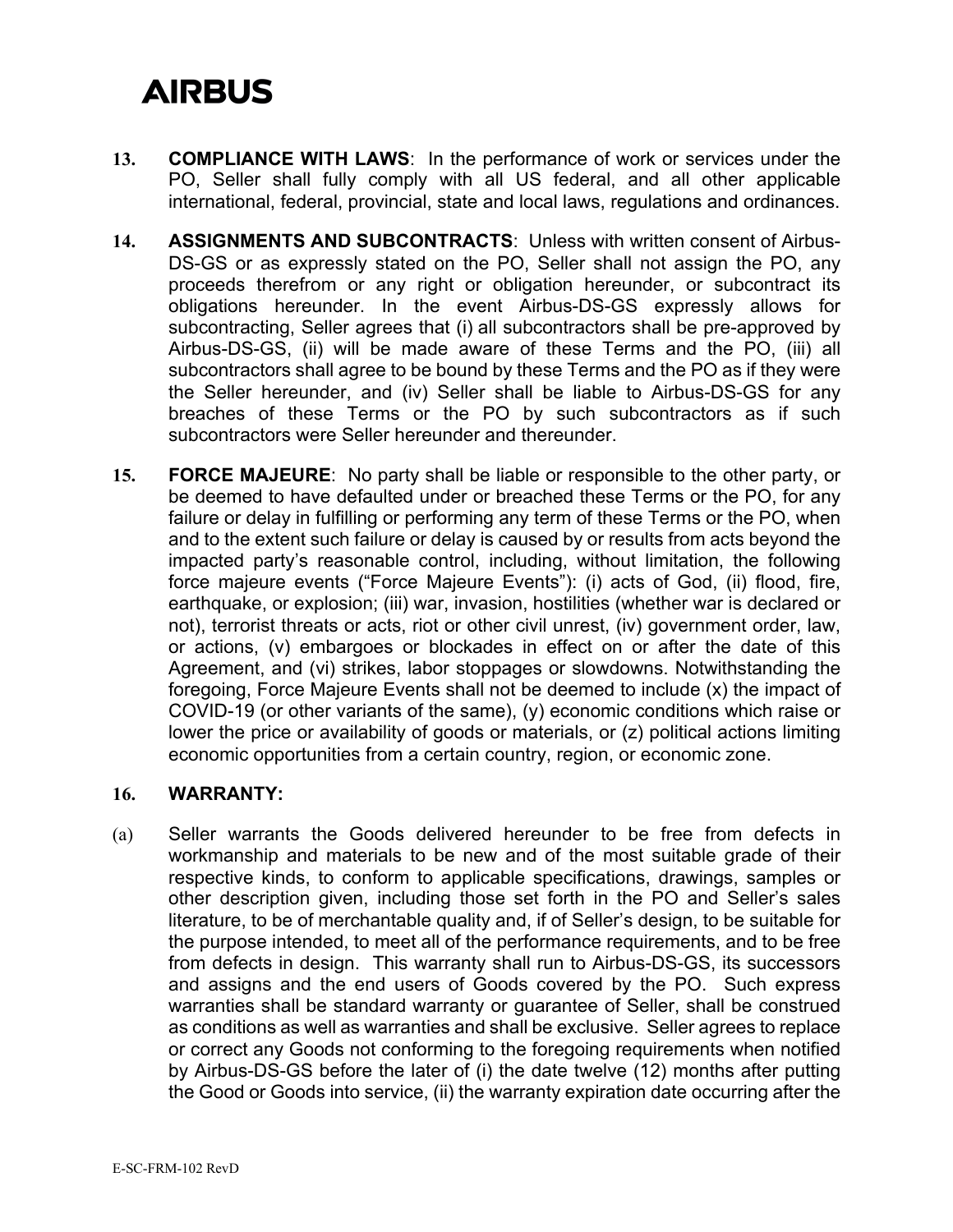foregoing 12-month period, if so provided by Seller or the manufacturer of the Goods, and (iii) any additional warranty period agreed to in writing by Seller and Airbus-DS-GS. If Seller, upon notice of defect fails promptly to correct or replace the Goods, Airbus-DS-GS may do so without further notice and Seller shall reimburse Airbus-DS-GS for all costs incurred thereby. No inspection cost of approval of any kind, including approval of designs, shall affect Seller's obligation under this Section 16. Goods which have been rejected shall not thereafter be tendered for acceptance unless the basis for rejection has been corrected and identified in writing to Airbus-DS-GS. Replaced or repaired Goods shall be subject to the provisions of this Section 16 to the same extent as the original Goods, except that the warranty shall run from the last delivery date.

- (b) With respect to Goods delivered hereunder, Seller shall be obligated to make available to Airbus-DS-GS any parts which may be required for the continued use or operation of such Goods for a period equivalent to the anticipated technical service life of such Goods or ten (10) years after last delivery, whichever is longer.
- (c) In the event that Seller intends to discontinue manufacture or delivery of any such parts after expiration of the period mentioned in Section 16(b) above, Seller shall notify Airbus-DS-GS thereof and shall offer Airbus-DS-GS the opportunity to place a final order before such discontinuance.

#### **17. INTELLECTUAL PROPERTY**:

(a) Where performance under the PO includes experimental, developmental or research effort and such work is pre-agreed in writing and paid for in whole or in part by Airbus-DS-GS, Seller agrees that such work or work product shall be deemed a "work made for hire" within the meaning of the Copyright Act of 1976, as amended (the "Act"), that Airbus-DS-GS is the "author" within the meaning of the Act, that all such copyrightable works shall be owned exclusively by Airbus-DS- GS on their creation, and that Seller hereby expressly disclaims any interest in any of them. In the event (and to the extent) that such work or work product is found as a matter of law not to be a "work made for hire" within the meaning of the Act, Seller hereby assigns to Airbus-DS-GS the sole and exclusive right, title and interest in and to all such works without further consideration, and agrees to assist Airbus-DS-GS to register, and from time to time to enforce, all patents, copyrights and other rights and protections relating to the work or work product in any and all countries. To that end, Seller agrees to execute and deliver all documents requested by Airbus-DS-GS in connection therewith, and irrevocably designates and appoints Airbus-DS-GS its agent and attorney-in-fact to act for and in its behalf and stead to execute, register and file any such applications, and to do all other lawfully permitted acts to further the registration, prosecution and issuance of patents, copyrights or similar protections with the same legal force and effect as if executed by Seller. Any and all intellectual property rights in and to Seller's Goods, including any modifications and enhancements thereto are and shall remain the